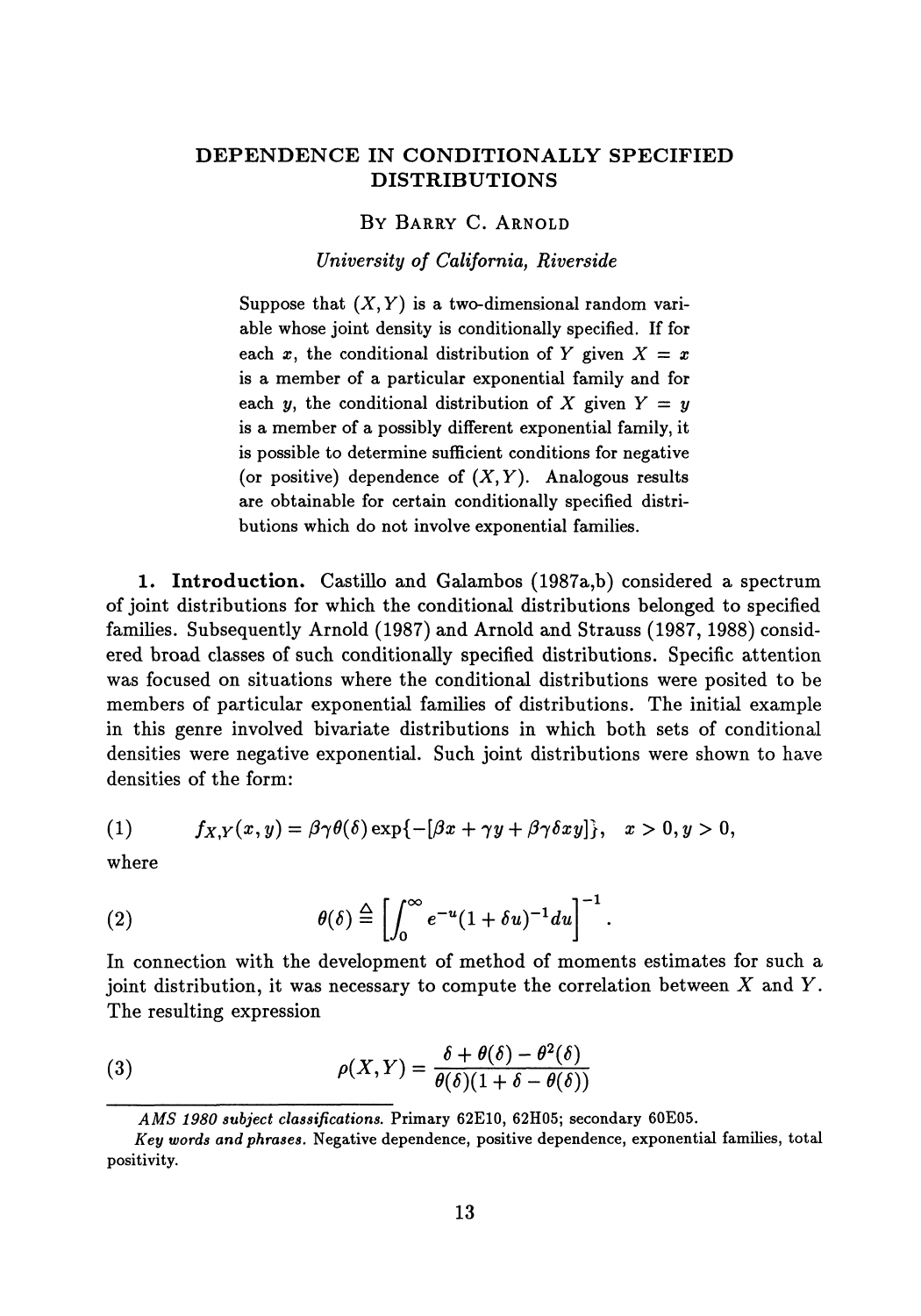was evaluated numerically for various values of  $\delta$ . It was consequently evident that  $\rho(X, Y) \leq 0$  for every  $\delta \leq 0$ . Retrospectively this could have easily been obtained by observing that, since for the density (1) we have

(4) 
$$
P(X > x | Y = y) = \exp[-(1 + \gamma \delta y)\beta x],
$$

it follows that *X* is stochastically decreasing in *Y.* Consequently using Theorem 5.4.2 of Barlow and Proschan (1981), *X* and *Y* are negatively quadrant dependent so that  $\rho(X,Y) \leq 0$ .

It is reasonable to ask to what extent does this negative dependence carry over to the broader classes of conditionally specified distributions discussed in Castillo and Galambos (1987a) and Arnold and Strauss (1987,1988). The issue is addressed in Section 2. Certain conditionally specified distributions not of the exponential form are discussed in Section 3. The final section outlines certain multivariate versions of the results in the earlier sections. Since it is relatively easy to get experimenters to model conditional distributions and it is relatively easy to get them to discuss the signs of correlations between variables, it is of interest to be able to identify certain modelling inconsistencies which might result. For example we cannot have  $X \mid Y=y$  exponential with parameter dependent on  $y, Y \mid X=x$ exponential with parameter dependent on  $x$  and  $(X, Y)$  positively correlated. If we replace the word "exponential" with "normal," such a model is of course possible.

**2 Bivariate Distributions Whose Conditionals Are in Prescribed Exponential Families.** As much as possible we will use the notation of Arnold and Strauss (1987). Let  $\{f_1(x;\underline{\theta}) : \underline{\theta} \in \Theta\}$  denote a k parameter exponential family of densities of the form

(5) 
$$
f_1(x; \underline{\theta}) = r_1(x)\beta_1(\underline{\theta}) \exp\left\{\sum_{i=1}^k \theta_i q_i^{(1)}(x)\right\}
$$

where Θ is the natural parameter space and the densities are defined with respect to some convenient dominating measure on  $R$  (usually Lebesgue measure or counting measure). Analogously let  $\{f_2(y; \tau) : \tau \in T\}$  denote an  $\ell$ -parameter exponential family of the form

(6) 
$$
f_2(y; \underline{\tau}) = r_2(y)\beta_2(\underline{\tau}) \exp\left\{\sum_{j=1}^{\ell} \tau_j q_j^{(2)}(y)\right\}
$$

where *T* is the natural parameter space. Assume that the  ${q_i^{(1)}}$  are functionally independent, and similarly for the  $\{q_i^{(2)}\}.$ 

Suppose that  $f(x, y)$  is a bivariate density for which

(i) For every *y* for which  $f(x | y)$  is defined, this density is a member of the family (5) for some  $\theta$  which may depend on y.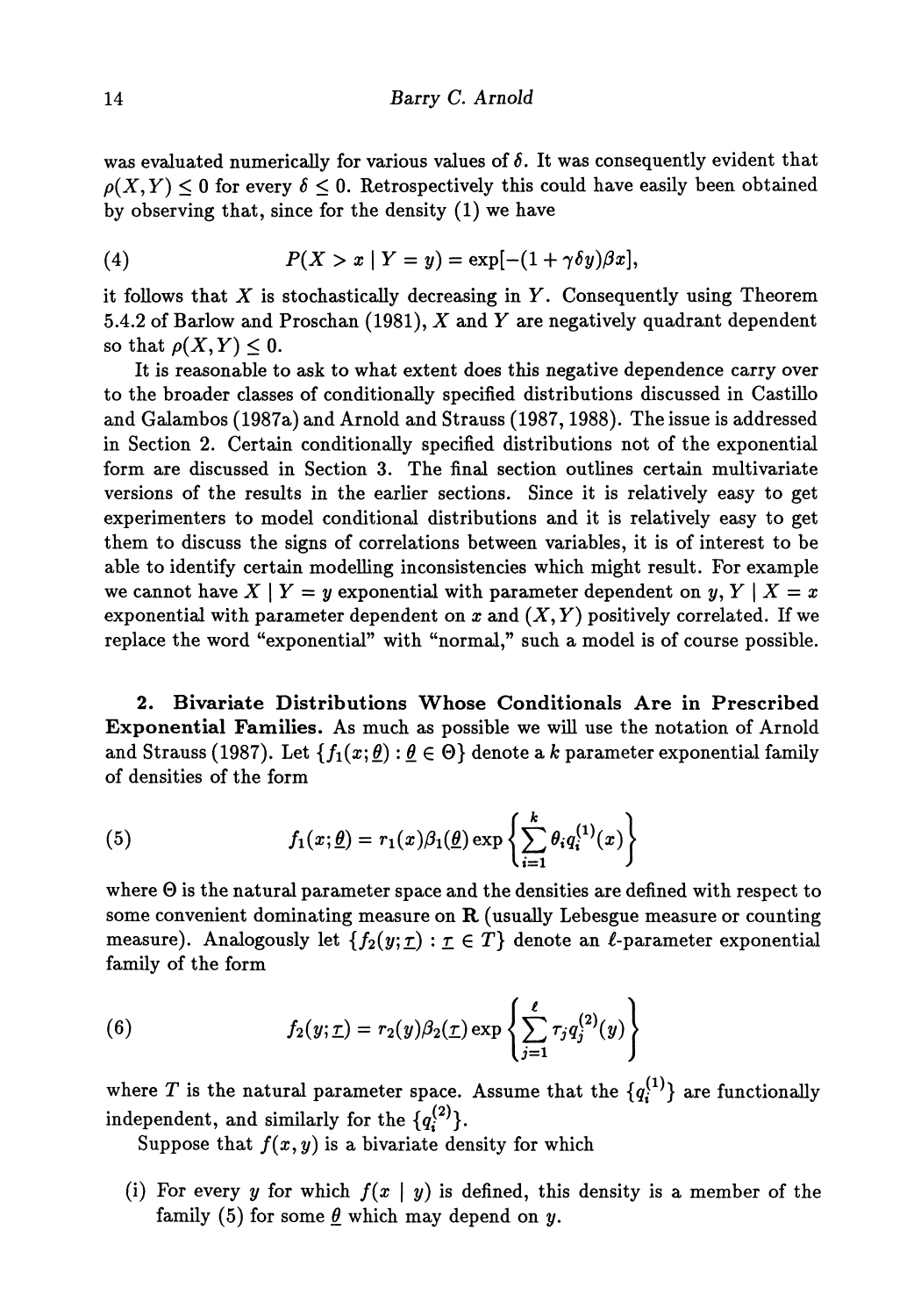(ii) For every x for which  $f(y \mid x)$  is defined, this conditional density is a member of the family (6) for some  $\underline{\tau}$  which may depend on  $x$ .

Arnold and Strauss show that if (i) and (ii) hold, then *f(x, y)* must be of the form

(7) 
$$
f(x,y) = r_1(x)r_2(y) \exp{\{\underline{q}^{(1)}(x)'M\underline{q}^{(2)}(y) + \underline{a'}\underline{q}^{(1)}(x) + \underline{b'}\underline{q}^{(2)}(y) + c\}}
$$

for suitable choices of  $M, \underline{a}, \underline{b}$ , and *c* (subject to the requirement that  $\int_{-\infty}^{\infty} \int_{-\infty}^{\infty}$  $f(x,y)dxdy=1$ ). Here

$$
\underline{q}^{(1)}(x)=(q_1^{(1)}(x),\ldots,q_k^{(1)}(x))
$$

and

$$
\underline{q}^{(2)}(y)=(q_1^{(2)}(y),\ldots,q_\ell^{(2)}(y))
$$

and the dimensions of  $M$ ,  $\underline{a}$  and  $\underline{b}$  are appropriately selected. (Note that the case of independence is included; it corresponds to  $M \equiv 0$ . The parameters included in  $M$ ,  $\underline{a}$  and  $\underline{b}$  are constrained to be such that

$$
\psi(M, \underline{a}, \underline{b}) = \int_{S_x} \int_{S_y} e^{-c} f(x, y) dx dy < \infty.
$$

The remaining constant  $c$  is then necessarily given by

$$
e^c=\frac{1}{\psi(M,\underline{a},\underline{b})}
$$

so that the joint density integrates to 1. Here  $S_x = \{x : r_1(x) > 0\}$  and  $S_y = \{y :$  $r_2(y) > 0$ .

Under what conditions can we determine that  $f(x, y)$  given by (7) is positive quadrant dependent and hence that  $\rho(X,Y) \geq 0$ ? A convenient sufficient condition for such positive dependence is that the density be totally positive of order 2, i.e., that

(8) 
$$
\begin{vmatrix} f(x_1, y_1) & f(x_1, y_2) \ f(x_2, y_1) & f(x_2, y_2) \end{vmatrix} \geq 0
$$

for every  $x_1 < x_2$ ,  $y_1 < y_2$  in  $S_x$  and  $S_y$  respectively. (This is part of Barlow and Proschan's (1981) Theorem 5.4.2). However the determinant (8) assumes a particularly simple form if the joint density is of the form (7). Substitution into (8) yields the following sufficient condition for total positivity of order 2:

(9) 
$$
[q^{(1)}(x_1) - q^{(1)}(x_2)]'M[q^{(2)}(y_1) - q^{(2)}(y_2)] \geq 0
$$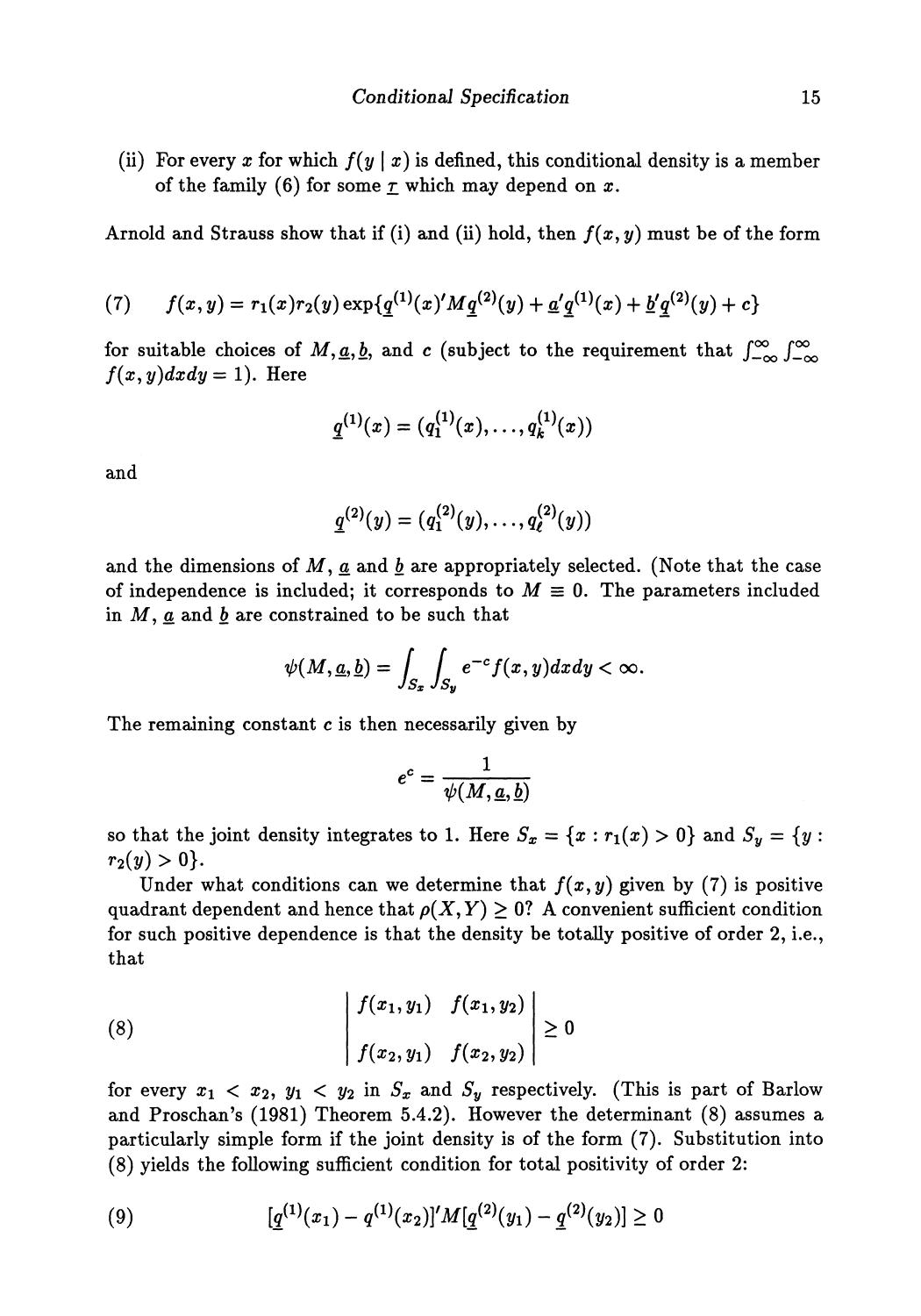for every  $x_1 < x_2$  in  $S_x$  and  $y_1 < y_2$  in  $S_y$ . For example if  $q^{(1)}(x) \uparrow$  as  $x \uparrow$ and  $q^{(2)}(y)$   $\uparrow$  as  $y$   $\uparrow$ , then a sufficient condition for  $\text{TP}_2$  and consequently for nonnegative correlation is  $M \geq 0$ . If  $q^{(1)}$  and  $q^{(2)}$  are not monotone, it is unlikely that any choice for  $M$  will yield a  $\text{TP}_2^-$  density. If the determinant in (9) is always  $\leq$  0, then negative correlation is guaranteed. Consider the following examples abstracted from Arnold and Strauss (1987).

EXAMPLE 2.1. Bivariate exponential conditionals distribution. Here  $k = \ell =$  $1, r_1(t) = r_2(t) = I(t > 0), q^{(1)}(t) = q^{(2)}(t) = -t.$  The joint densities are of the form

$$
f(x,y) = \exp[m_{11}xy - ax - by + c], \quad x > 0, y > 0.
$$

For convergence we require  $m_{11} \leq 0$ ,  $a > 0$ ,  $b > 0$ . This guarantees that expression (9) is  $\leq 0$  and consequently  $\rho(X, Y) \leq 0$ .

EXAMPLE 2.2. Bivariate Poisson conditionals distribution. Here

$$
f(x,y)=\exp(m_{11}xy+ax+by+c)/x!y!
$$

for  $x = 0, 1, 2, ..., y = 0, 1, 2, ...$  For convergence we need  $m_{11} \le 0$ . Again (9) is  $\leq 0$  and negative correlation is assured.

EXAMPLE 2.3. Bivariate geometric conditionals distribution. Here

$$
f(x,y) = \exp(m_{11}xy + ax + by + c)
$$

for  $x = 0, 1, 2, ..., y = 0, 1, 2, ...$  For convergence we require  $a < 0, b < 0$  and  $m_{11} \leq 0$ . Consequently (9) is  $\leq 0$  and negative correlation is encountered.

EXAMPLE 2.4. Normal conditionals with variance 1. In this case we find

$$
f(x,y) = e^{-(x^2+y^2)/2} \exp(m_{11}xy + ax + by + c)
$$

which yields a valid density provided  $|m_{11}| \leq 1$ . It is the classical bivariate normal. The correlation is determined by the sign of  $m_{11}$ .

EXAMPLE 2.5. Bivariate normal conditionals distribution. Here  $k = \ell = 2$ ,  $r_1(t) = r_2(t) = 1, \, \underline{q}^{(1)}(t) = \underline{q}^{(2)}(t) = {t^2 \choose t}.$  The resulting bivariate density is

$$
f(x,y) = \exp\left\{ \binom{x^2}{x}^{\prime} M \binom{y^2}{y} + \underline{a}^{\prime} \binom{x^2}{x} + \underline{b}^{\prime} \binom{y^2}{y} + c \right\}.
$$

Since  $q^{(1)}$  and  $q^{(2)}$  are not monotone, we cannot expect total positivity. The exceptional case occurs when  $M_{11} = M_{12} = M_{21} = 0$  in which case the density reduces to a standard bivariate normal with correlation determined by the sign of  $M_{22}$ .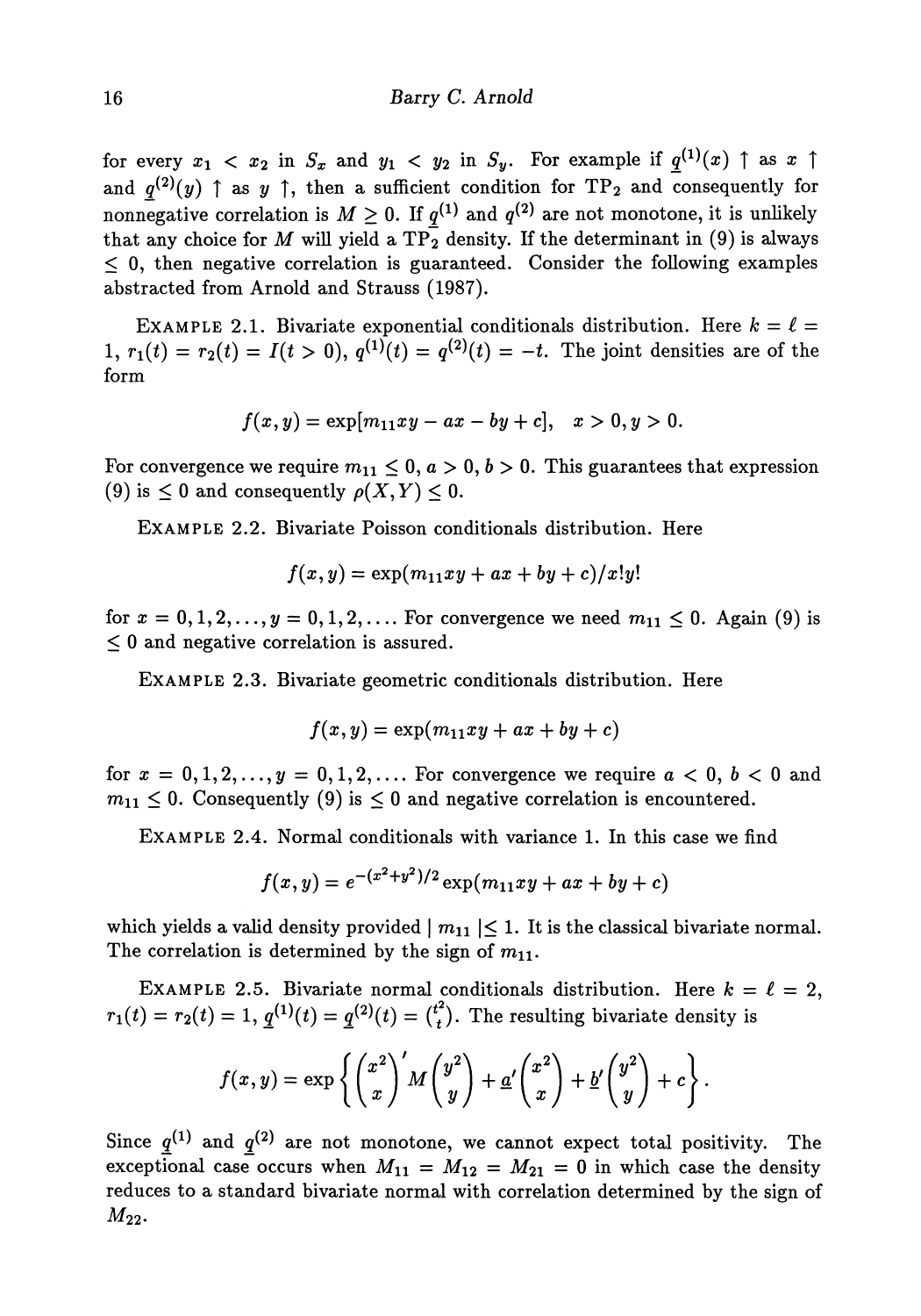## **3. Other Conditionally Specified Bivariate Distributions.**

(a) **Bivariate Pareto** ( $\alpha$ ) **conditionals.** Suppose  $f(x, y)$  is such that each  $f(x \mid y)$  and each  $f(y \mid x)$  is a member of the Pareto( $\alpha$ ) ( $\alpha > 0$ ) family of densities, i.e., of the form

(10) 
$$
f(u) = \frac{\alpha}{\sigma} \left( 1 + \frac{u}{\sigma} \right)^{-(\alpha+1)}, \quad u > 0.
$$

Arnold (1987) showed that, necessarily, we then have

(11) 
$$
f(x,y) = [\lambda_{00} + \lambda_{10}x + \lambda_{01}y + \lambda_{11}xy]^{-(\alpha+1)}, \quad x > 0, y > 0.
$$

In order to have a valid density we must have  $\lambda_{00} > 0$ ,  $\lambda_{01} > 0$ ,  $\lambda_{10} > 0$ , and  $\lambda_{11} \geq 0$ ( $\lambda_{11} > 0$  if  $0 < \alpha \leq 1$ ). For such a density we find

$$
P(X > x \mid Y = y) = \left(1 + \frac{\lambda_{10} + \lambda_{11}y}{\lambda_{00} + \lambda_{01}y}x\right)^{-\alpha}
$$

If we compute  $\frac{d}{dx}P(X > x | Y = y)$  we find that its sign depends on the sign of  $\lambda_{00}\lambda_{11} - \lambda_{10}\lambda_{01}$  and so X is either stochastically increasing or decreasing in Y. Consequently, when  $\rho(X, Y)$  exists,

$$
\operatorname{sign} \, \rho(X,Y) = \, \operatorname{sign}(\lambda_{00}\lambda_{11} - \lambda_{01}\lambda_{10}).
$$

(b) **Bivariate uniform conditionals.** Suppose  $f(x, y)$  is such that  $f(x | y)$ is uniform  $(0, \phi(y))$  for each  $y \in (0,1)$  and  $f(y | x)$  is uniform  $(0, \psi(x))$  for each  $x \in (0,1)$ . By writing  $f(x, y)$  as a product of marginal and conditional densities in both possible manners, we conclude that  $\phi(y) = \psi^{-1}(y)$  and that  $\psi$  is an arbitrary nonincreasing function defined on (0,1) with  $\psi(0) = 1$  and  $\psi(1) = 0$ . For such a function  $\psi$ , the joint density assumes the form

(12) 
$$
f(x,y) = I(0 < x < 1, 0 < y < \psi(x))/c(\psi),
$$

where

$$
c(\psi)=\int_0^1\psi(x)dx.
$$

For such a bivariate distribution we have  $P(Y > y | X = x)$  nonincreasing in x for every y, so that  $(X, Y)$  are negatively correlated.

**4. Multivariate Conditionally Specified Distributions.** There is in principle no difficulty in extending the discussion of Sections 2 and 3 to higher dimensions. Arnold and Strauss (1987, 1988) provide several examples. Two such examples will be described here.

(1) Multivariate exponential conditionals distributions. Here we assume *X* is a k-dimensional random variable with nonnegative coordinate random variables.